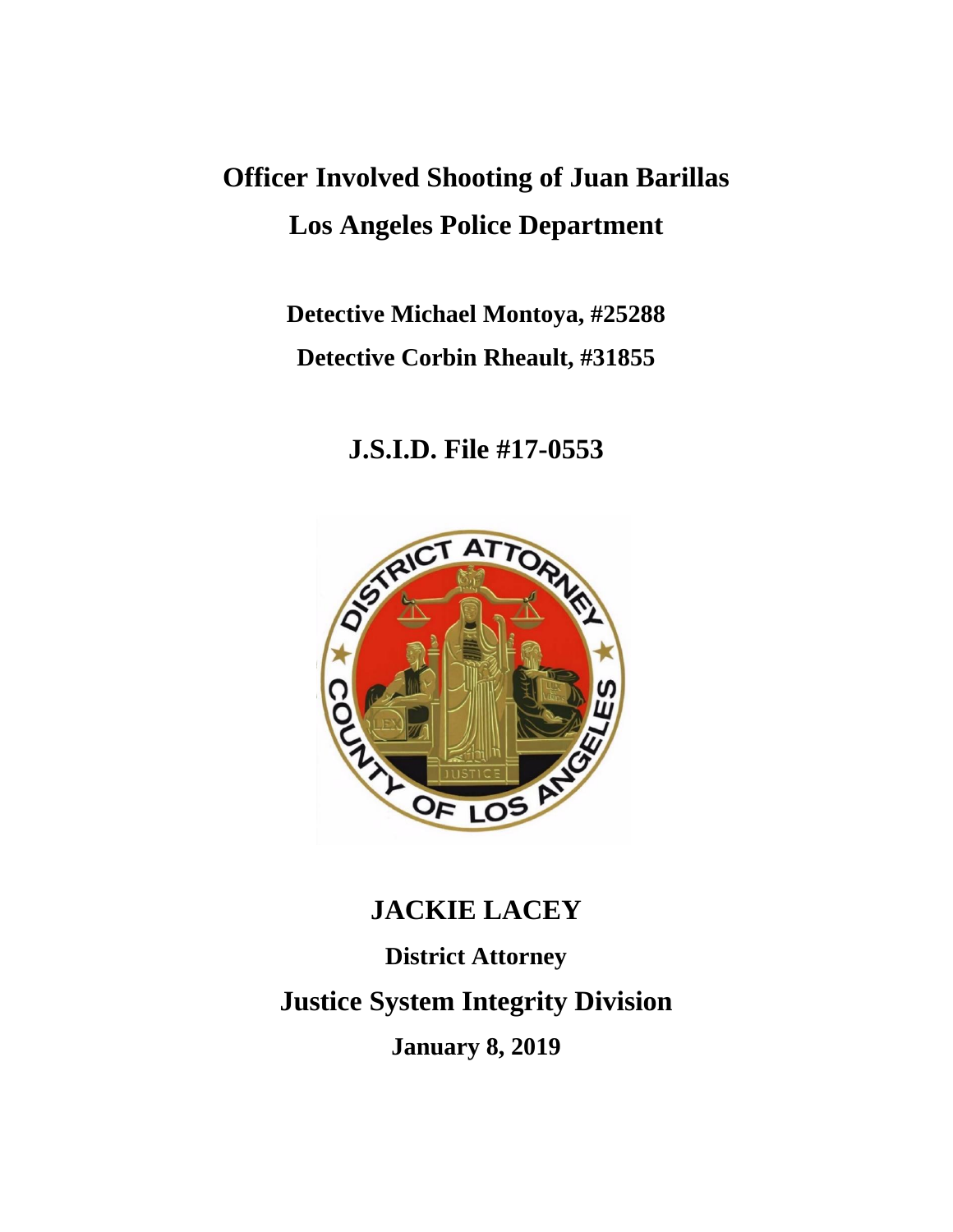#### **MEMORANDUM**

| TO:             | <b>COMMANDER ALAN HAMILTON</b>                    |
|-----------------|---------------------------------------------------|
|                 | Los Angeles Police Department                     |
|                 | Force Investigation Division                      |
|                 | 100 West First Street, Suite 431                  |
|                 | Los Angeles, California 90012                     |
| FROM:           | <b>JUSTICE SYSTEM INTEGRITY DIVISION</b>          |
|                 | Los Angeles County District Attorney's Office     |
| <b>SUBJECT:</b> | <b>Officer Involved Shooting of Juan Barillas</b> |
|                 | J.S.I.D. File #17-0553                            |
|                 | F.I.D. File #F076-17                              |
| DATE:           | <b>January 8, 2019</b>                            |

The Justice System Integrity Division of the Los Angeles County District Attorney's Office has completed its review of the November 30, 2017, fatal shooting of Juan Barillas by Los Angeles Police Department (LAPD) Detectives Michael Montoya and Corbin Rheault. We find there is insufficient admissible evidence to prove beyond a reasonable doubt that the detectives did not act in lawful self-defense and defense of others.

The District Attorney's Command Center was notified of this shooting on November 30, 2017, at 4:27 p.m. The District Attorney Response Team responded to the scene and was given a briefing and walk-through by Lieutenant Steven Lurie.

The following analysis is based on reports prepared by the LAPD Force Investigation Division and submitted to this office by Detectives Luis Alarcon and Jerry Sally. The reports include photographs, audio-recorded interviews of witnesses, radio transmissions, surveillance video, and the compelled statements of Detectives Montoya and Rheault.<sup>1</sup>

 $1$  Unlike private citizens, public sector employees can be forced to submit to questioning regarding the performance of their official duties and, so long as they are not required to waive their privilege against self-incrimination, their refusal to submit to such questioning can result in administrative discipline including termination from public service. *Gardner v. Broderick* (1968) 392 U.S. 273, 278; *Uniformed Sanitation v. City of New York* (1968) 392 U.S. 280, 284-285. The involved officers in this shooting were interviewed and ordered to submit to questioning concerning the performance of their official duties. Like any other individual, the officers possess a right under the Fifth Amendment of the United States Constitution to be free from being compelled to give testimony against themselves. *Uniformed Sanitation v. City of New York, supra, at 284-285.* Because the LAPD ordered the officers to answer questions which might expose them to criminal liability, the LAPD compelled the officers to participate in interviews. The effect of this legal compulsion is that the officers' statements cannot be used against them in a criminal proceeding, nor can any material derived from the compelled interviews be used against them. *Garrity v. New Jersey* (1967) 385 U.S. 493, 496-497; *Spielbauer v. County of Santa Clara* (2009) 45 Cal.4th 704, 715. Further, because these compelled statements are part of the officers' police personnel files, their statements are confidential and may not be disclosed absent an evidentiary showing and court order. *Penal Code* section 832.7.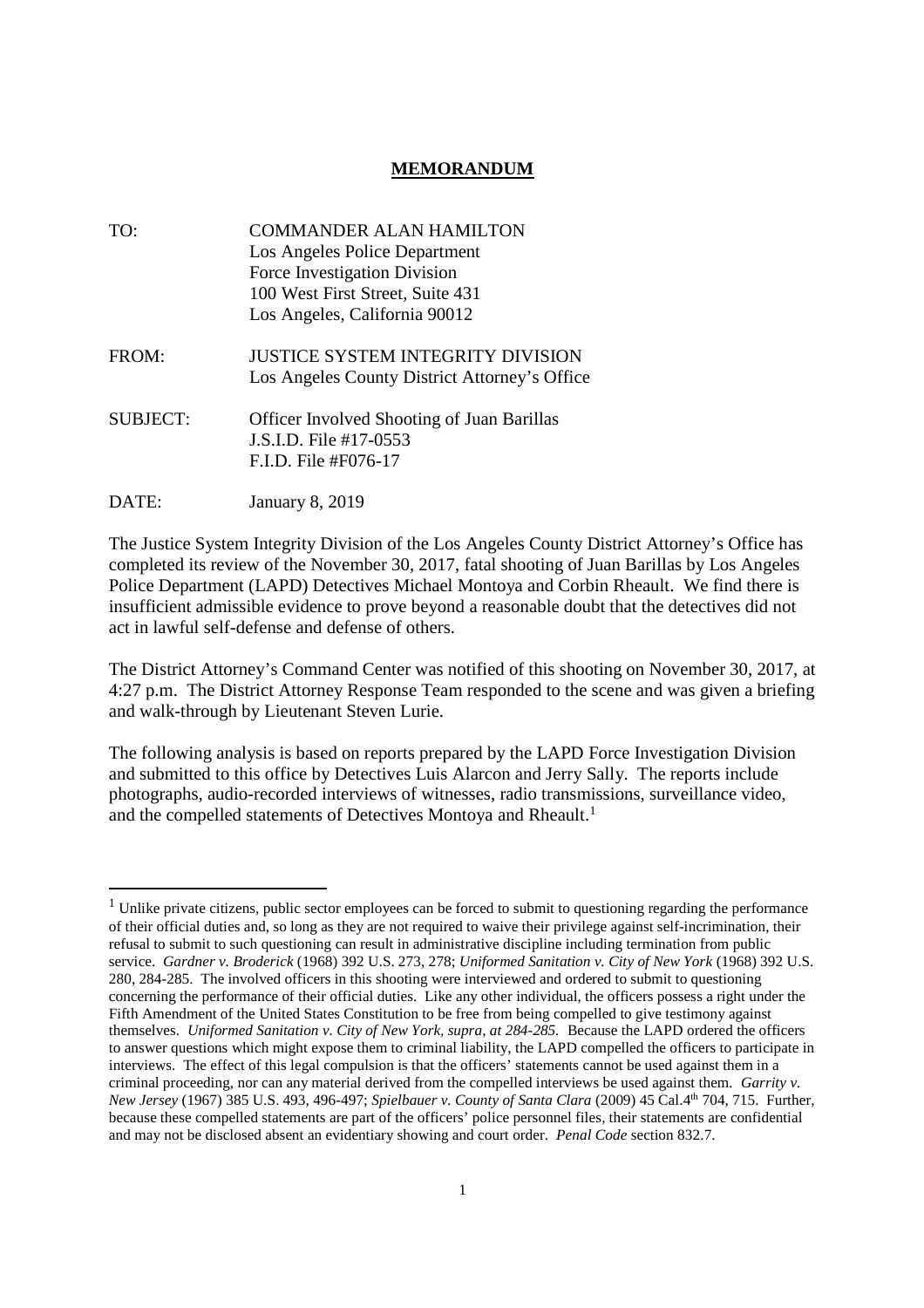#### **FACTUAL ANALYSIS**

#### **The Robberies**



*Figure 1 - Surveillance video of Barillas robbing a gas station at gunpoint on November 25, 2017.*

On November 25, 2017, Juan Barillas entered a gas station in Canoga Park, drew a gun from his right front pants pocket, pointed the gun at the cashier, and said, "Give me the money." The cashier gave Barillas approximately \$800 in U.S. currency and Barillas ran away.

#### **The Investigation and Surveillance**

On November 30, 2017, detectives linked Barillas and his BMW automobile to the robbery, and to Michael Clouse, who was suspected of committing a series of armed robberies in the San Fernando Valley.<sup>2</sup> The LAPD Special Investigation Section (SIS), a tactical surveillance team, located Barillas' BMW, surveilled it, and saw Clouse sleeping in the car. Clouse drove away in the car and Rheault and Montoya followed. Clouse returned and went into a motel. Barillas exited the motel, entered the BMW, and drove away with SIS still surveilling.

<sup>&</sup>lt;sup>2</sup> Clouse was ultimately charged in case number GA102423 with committing four similar armed robberies during the same time using a black semiautomatic handgun. That case is scheduled for a pretrial conference on January 28, 2019.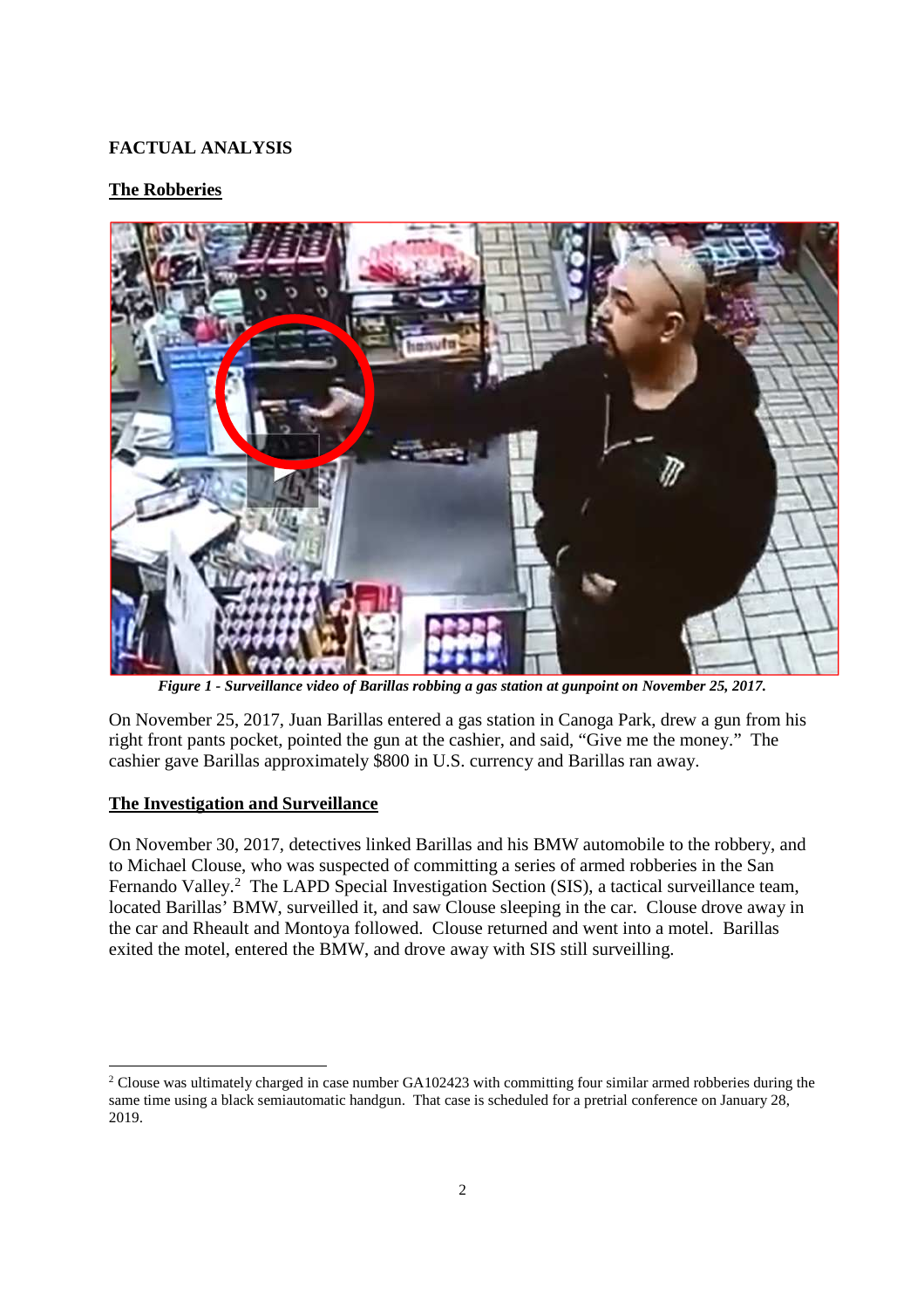#### **The Vehicle Containment Technique (VCT)**

Knowing that Barillas had been involved in an armed robbery, was probably armed and dangerous, and would likely evade the police and endanger the public if pursued, the SIS detectives decided to initiate a Vehicle Containment Technique (VCT) to stop Barillas' vehicle and take him into custody. That technique involves using three police vehicles to "box in" a suspect vehicle, thereby preventing it from evading, and containing the suspect.

When Barillas drove away from the motel, SIS Detective Daniel Nee followed and eventually drove in front of Barillas and blocked his forward progress. Rheault and Montoya used their vehicle to block Barillas' exit from the driver's side of the car. Detectives Carl Worrell and Marcelo Raffi blocked Barillas' vehicle from the rear.

As the VCT was implemented, Barillas accelerated forward and struck Nee's vehicle. He then reversed and struck Worrell and Raffi's vehicle. That created enough space for Barillas to drive over a dirt shoulder and escape.

#### **The Pursuit**

Officers Matthew Killman and David Corbet were Special Weapons and Tactics (SWAT) officers in uniform and in an unmarked police vehicle equipped with lights and siren. They were assisting the detectives who conducted the VCT. After the failed VCT, Corbet and Killman initiated the pursuit, activated their lights and siren, communicated that they were pursuing an armed robbery suspect, and called a supervisor and an airship to assist. During the pursuit, Barillas threw a gun from the vehicle, but Killman and Corbet did not see Barillas throw the gun, nor did any of the other following detectives. Barillas was driving at a high rate of speed and conducting a quick series of turns in a highly congested area.

#### **The Gun**

After the pursuit, an unidentified witness flagged down LAPD Sergeant Francisco Albarran and informed him that her son saw Barillas throw a gun from his vehicle during the pursuit. Albarran went to the 6800 block of Simpson Avenue, which is along the pursuit route, and located a BB gun in the street. A photograph of that gun is shown below:



*Figure 2 - Photograph of BB gun recovered from the roadway along the pursuit route.*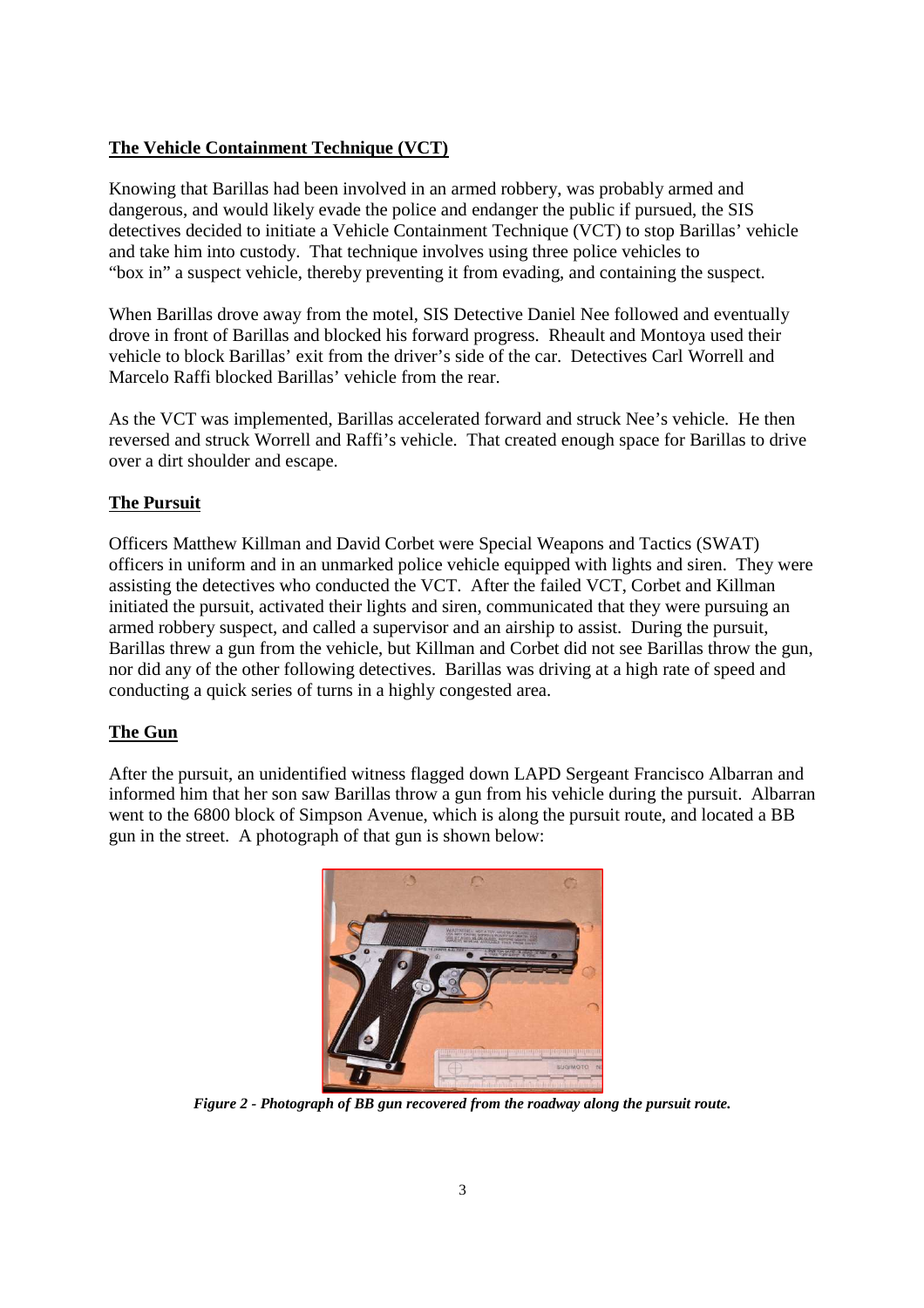#### **The Shooting**

As Killman and Corbet pursued Barillas for approximately one mile, Barillas suddenly pulled to the curb in an industrial area, and appeared to be surrendering. Corbet and Killman exited their police vehicle and ordered Barillas to put his hands up. During the radio broadcast of the stop, Corbet can be heard in the background yelling "Put your fucking hands up!" Montoya and Rheault arrived about ten seconds later and also ordered Barillas to put his hands up. Surveillance video shows Barillas with both hands out, appearing to be complying with the officers' orders. Moments later, Barillas exited the vehicle, turned toward the officers, and dropped his right hand down to his side, as shown in the sequence of photographs below:



*Figure 4- Surveillance video of Barillas putting his hands out the window.*



*Figure 3- Surveillance video of Barillas exiting the car, turning toward the officers, and dropping his right hand.*

Barillas grabbed what appeared to be a black, square object. The SIS team was aware, from the surveillance video of Barillas robbing the gas station, that Barillas kept his gun in his right front waistband/pocket area, and that is where he appeared to be reaching. It was later determined that Barillas was unarmed, and the object he grabbed could have been a black cellular telephone. When Barillas reached for his waistband, believing Barillas was drawing a gun, Montoya fired eight rounds and Detective Rheault fired five rounds, killing Barillas.

#### **Compelled Statement of Detective Michael Montoya**

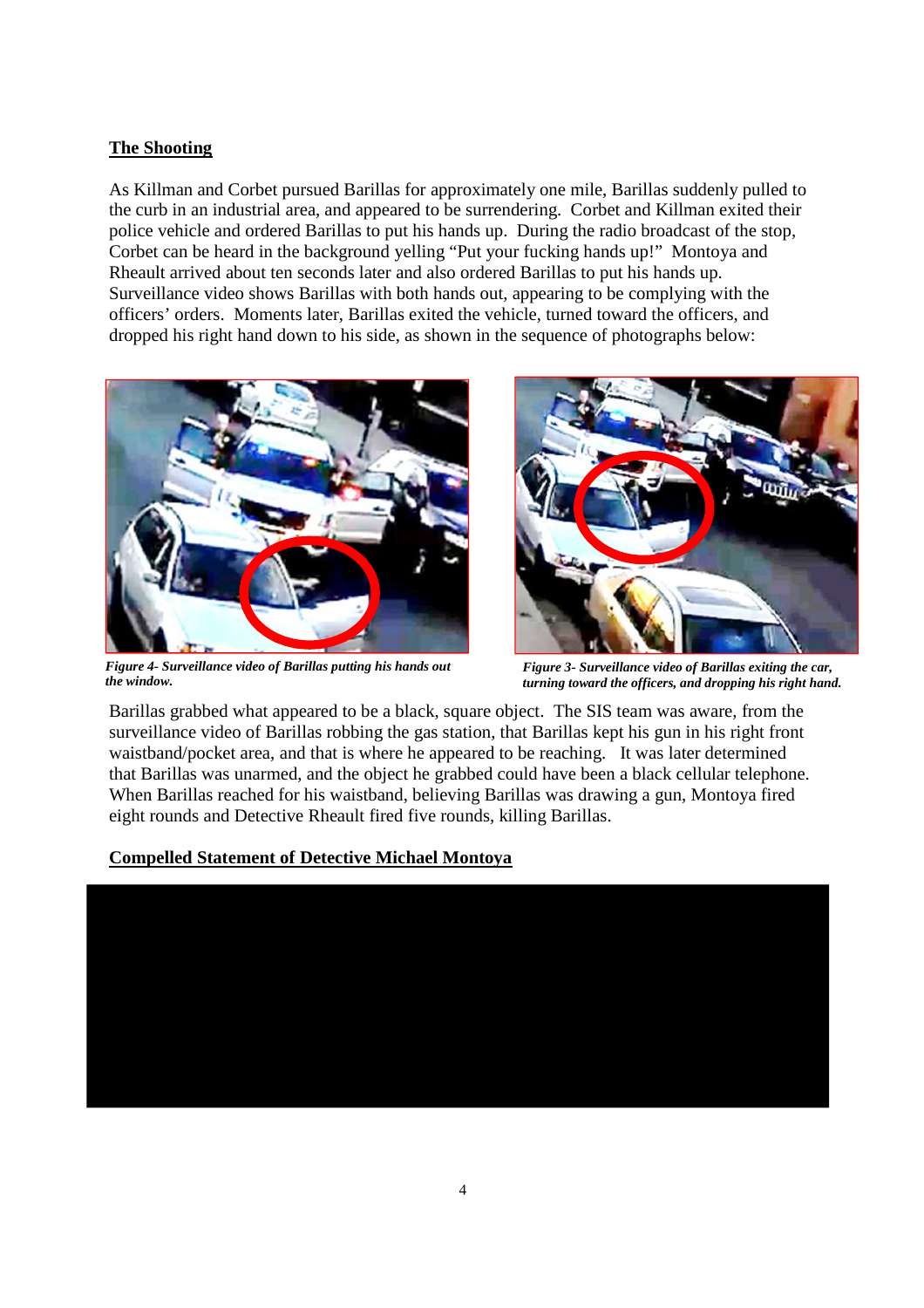

*Figure 5 – Surveillance video of Barillas drawing a gun from his right front pocket during the gas station robbery.*



**Compelled Statement of Detective Corbin Rheault**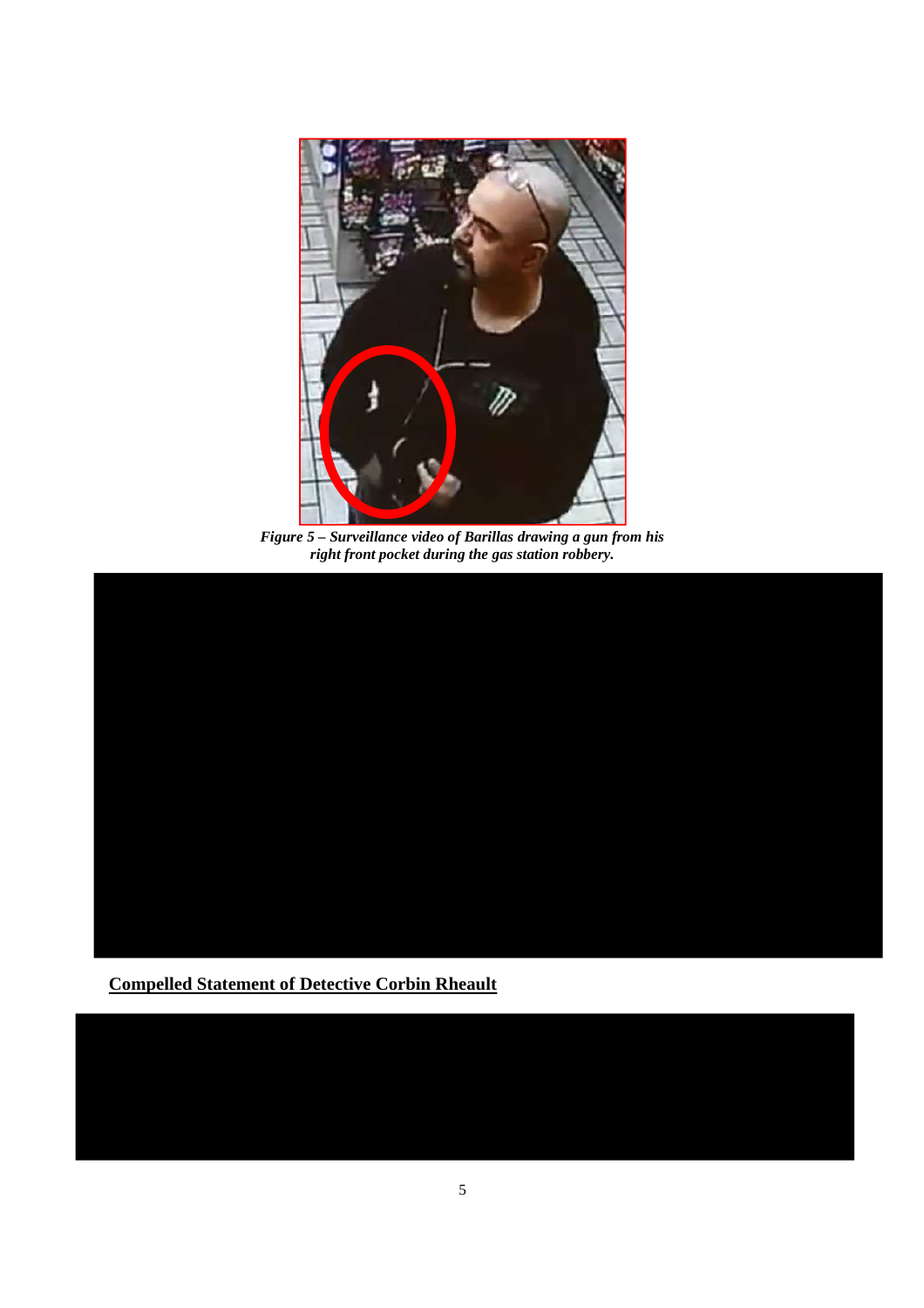

#### **Statement of Detective David Friedrich**

Friedrich was a detective assigned to SIS. After conducting an investigation and confirming that Barillas was the armed robber shown in the gas station video who drew a black handgun from his right front waistband/pocket area, Friedrich briefed the SIS team that Barillas was the armed robber, was armed and dangerous, and distributed the video of Barillas to the other SIS members.

#### **Statement of Detective Daniel Nee**

Nee was a detective assigned to SIS and was briefed that Barillas was armed and dangerous. He attempted to use a VCT to stop Barillas, but Barillas rammed his car and escaped.

#### **Statement of Detective Carl Worrell**

Worrell was a detective assigned to SIS and was briefed that Barillas was armed and dangerous. He assisted in the VCT. He rammed Barillas' car from behind. Barillas accelerated and escaped.

#### **Statement of Officer Matthew Killman**

Killman was a SWAT officer assigned to assist SIS. When the VCT failed, Killman and his partner began the pursuit. They followed Barillas until he stopped. Killman exited his police vehicle and held Barillas at gunpoint. The SIS team arrived and Barillas was complying with the officers' orders. As Barillas put his left foot on the ground to pivot and exit the vehicle, Barillas' right hand went out of view. Corbet yelled, "Don't do that! Don't do that!" Let me see your hands!" Killman believed Barillas reached either under his shirt or toward his waistband. Killman heard several gunshots and saw Barillas go down.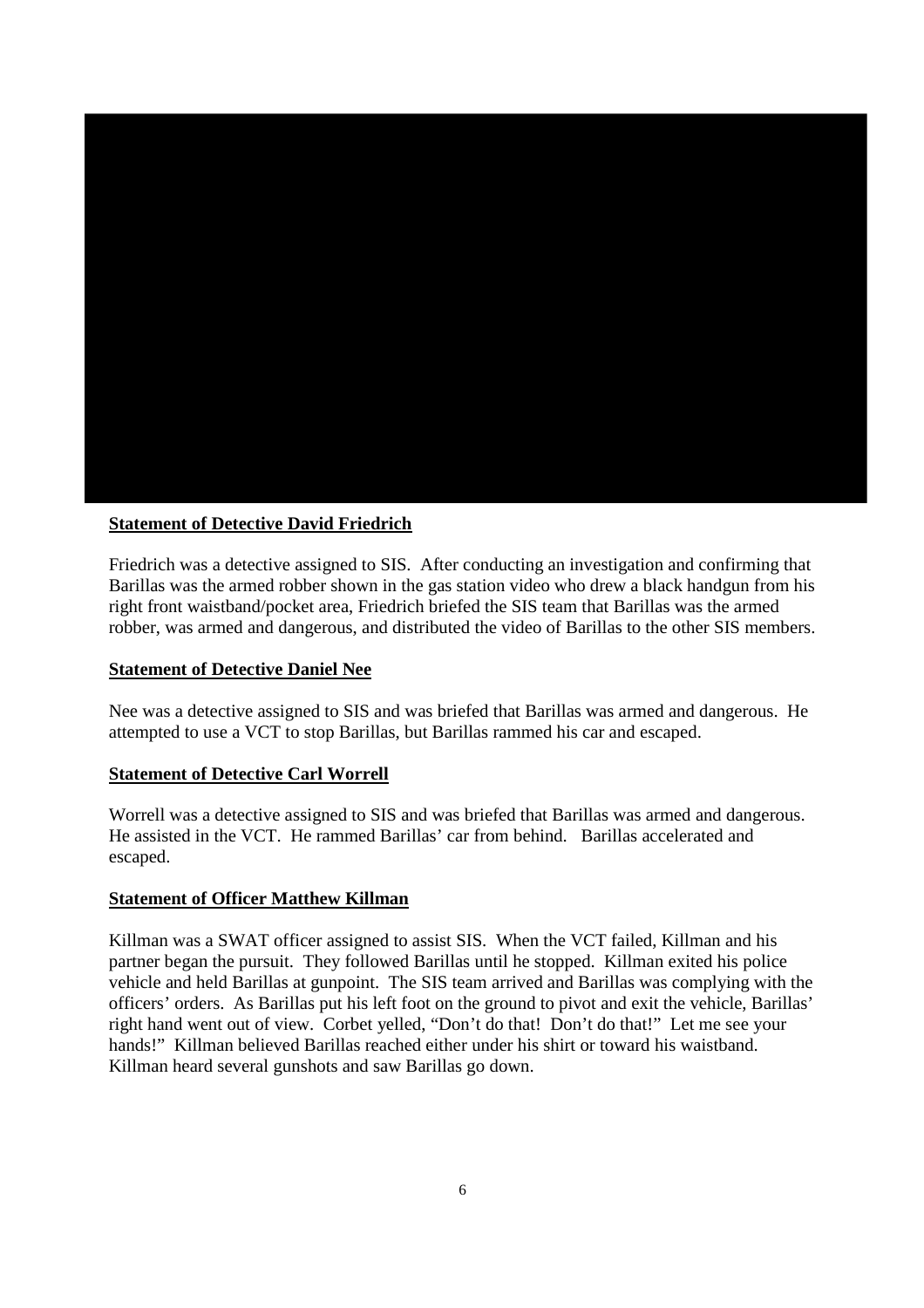#### **Statement of Officer David Corbet**

Corbet was a SWAT officer assigned to assist SIS and was partnered with Killman. Corbet saw Barillas ram Nee's truck enough times so that he was able to get out of the VCT and escape. Corbet and Killman pursued Barillas with their lights and sirens on until Barillas suddenly pulled over. Corbett stepped out of his vehicle and started giving commands to Barillas, who did not immediately respond. Corbet believed that Barillas was armed and was going to shoot at them. Barillas then put his hands out the window as Corbet repeatedly yelled, "Hey! Keep your hands where I can see them! Whatever you do, do not let me lose sight of your hands!" SIS detectives arrived and Barillas followed commands to open his door. Corbet saw Barillas put his hands back down. Corbet commanded, "Let me see your fucking hands! Don't fucking drop your hands!" Barillas followed commands, kicked his door open, and looked directly at the officers. As Barillas exited the car, Corbet repeated his commands for Barillas not to drop his hands. As Barillas came out of his car, he looked directly at the officers and then used his right hand to lift up his shirt and grab what looked like a black square object. As Corbet released the safety on his weapon, Detective Montoya fired.

#### **Statement of Jane Doe**

Jane Doe was Barillas' girlfriend. She also knew Clouse, who told her he committed three robberies in Burbank. She said Barillas admitted to her that he committed an armed robbery of a gas station. Barillas also told her, "I'm not going back to jail," and that he would rather die if caught because it would be his "third strike."<sup>3</sup> Barillas said, "I will put up a fight to not go back to prison. They would have to shoot me first." She believed he got shot because he must have taken out his fake gun.

#### **Autopsy Report**

Scott Luzi, M.D. performed a postmortem examination of Barillas' remains and concluded that the cause of death was multiple gunshot wounds. A toxicology analysis was performed and showed the presence of cocaine in Barillas' bloodstream at the time of his death.

#### **LEGAL ANALYSIS**

A police officer may use reasonable force to effect an arrest, prevent escape, or overcome resistance of a person the officer believes has committed a crime. Penal Code section 835a. An officer "may use all the force that appears to him to be necessary to overcome all resistance, even to the taking of life; [an officer is justified in taking a life if] the resistance [is] such as appears to the officer likely to inflict great bodily injury upon himself or those acting with him." *People v. Mehserle* (2012) 206 Cal.App.4th 1125, 1146. A killing of a suspect by a law enforcement officer is lawful if it was: (1) committed while performing a legal duty; (2) the killing was necessary to accomplish that duty; and (3) the officer had probable cause to believe that (a) the decedent posed a threat of serious physical harm to the officer or others, or (b) that the decedent

<sup>&</sup>lt;sup>3</sup> At the time of the robbery, Barillas had prior juvenile sustained petitions for robbery and assault with a deadly weapon, and convictions for grand theft and carrying a concealed/loaded firearm.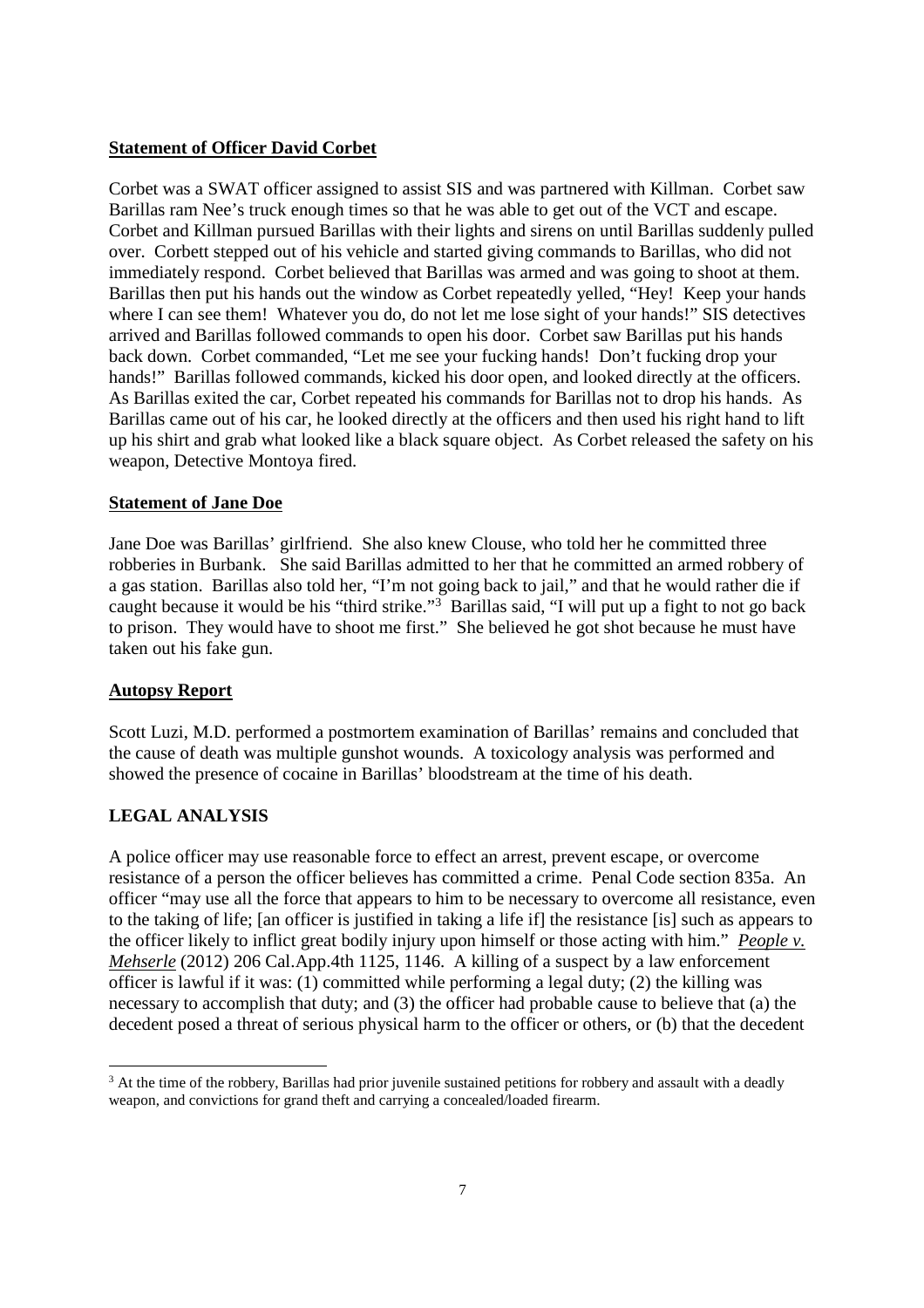had committed a forcible and atrocious crime. CALCRIM No. 507, Penal Code section 196. A forcible and atrocious crime is one which threatens death or serious bodily harm. *Kortum v. Alkire* (1977) 69 Cal.App.3d 325, 333. An officer has "probable cause" in this context when he knows facts which would "persuade someone of reasonable caution that the other person is going to cause serious physical harm to another." CALCRIM No. 507. When acting under Penal Code section 196, the officer may use only so much force as a reasonable person would find necessary under the circumstances. *People v. Mehserle* (2012) 206 Cal.App.4th 1125, 1147. And he may only resort to deadly force when the resistance of the person being taken into custody "appears to the officer likely to inflict great bodily injury on himself or those acting with him." Id. at 1146; *quoting People v. Bond* (1910) 13 Cal.App. 175, 189-190. The prosecution has the burden of proving beyond a reasonable doubt that a killing was not justified. CALCRIM Nos. 505, 507.

California law also permits any person, including police officers, to use deadly force in selfdefense or in the defense of others, and, if someone dies as a result, this is a "lawful excuse" which precludes a conviction for murder. Penal Code sections 197, 198; CALCRIM No. 505. This defense is available if the killer actually and reasonably believed that he or others were in imminent danger of great bodily injury or death. Penal Code § 197; CALCRIM No. 505; *see also People v. Randle* (2005) 35 Cal.4th 987, 994 (overruled on another ground in *People v. Chun* (2009) 45 Cal.4th 1172, 1201); *People v. Humphrey* (1996) 13 Cal.4th 1073, 1082. In protecting himself or another, a person may use all the force which he believes reasonably necessary and which would appear to a reasonable person, in the same or similar circumstances, to be necessary to prevent the injury which appears to be imminent. CALCRIM No. 505, 3470. Actual danger is not necessary to justify the use of deadly force in self-defense; if the person's beliefs were reasonable, the danger does not need to have actually existed. CALCRIM No. 505, 3470. The prosecution has the burden of *proving beyond a reasonable doubt* that the killer did not act in self-defense. Id (*italics added*).

Here, although Barillas did not have a weapon at the time of the shooting, and did not actually pose a threat to officers at the time he was shot, no criminal liability attaches to the detectives' actions unless the prosecution can prove *beyond a reasonable doubt* they were not actually and reasonably in fear for the safety of themselves or others when they fired their weapons. The prosecution cannot meet that burden in this case.

Based on a review of the totality of the evidence, Detectives Rheault and Montoya were reasonable in their belief that Barillas was armed and dangerous based on their viewing of surveillance video showing him robbing a gas station three days prior, at gunpoint, and his association with Clouse, who was suspected of committing a series of armed robberies during the same time frame. The reasonableness of the detectives' belief was confirmed when Barillas intentionally crashed into the detectives' vehicles and fled, which not only confirmed Barillas' consciousness of guilt, but also showed his dangerousness and desperation to escape and potentially harm the officers and public in doing so. The detectives' belief that Barillas was armed and dangerous was further corroborated by his throwing a gun from the vehicle during the pursuit, albeit the officers did not see Barillas throw the gun, so their belief that Barillas continued to be armed at the termination of the pursuit was also reasonable.

When Rheault and Montoya were holding Barillas at gunpoint, they were aware that he was armed and dangerous and they knew that he kept his gun in his right, front waistband or pocket. When Barillas failed to comply with the officers' orders to keep his hands up, and very quickly dropped